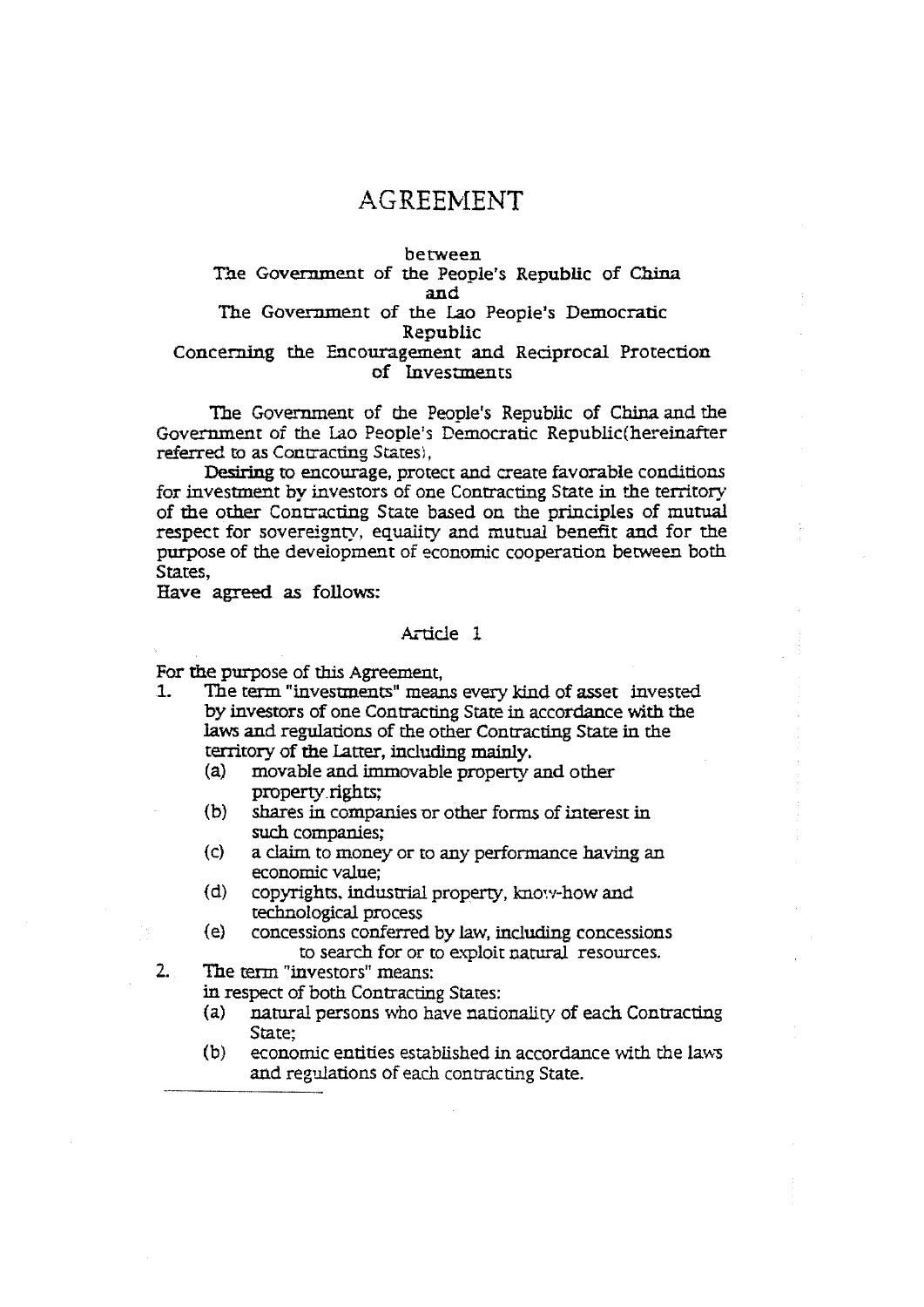3. The term "return" means the amounts yielded by investments, such as profits. dividends. interests. royalties or other . legitimate income.

## Article 2

- 1. Each Contracting State shall encourage investors of the other Contracting State to make investments in its territory and admit such investments in accordance with its laws and regulations.
- 2. Each contracting State shall grant assistance in and provide facilities for obtaining visas and work permits to nationals of the other Contracting State to or in the territory of the Former in connection with activities associated with such investments.

## Article 3

- 1. Investments and activities associated with investments of investors of either Contracting State shall be accorded fair and equitable treatment and shall enjoy protection in the territory of the other Contracting State.
- 2. The treatment and protection as mentioned in Paragraphs 1 of this Artide shall not be less favorable than that accorded to investments and activities associated with such investments of investors of a third State.
- 3. The treatment and protection as mentioned in paragraphs 1 and. *Z* of this Article shall not include any preferential treatment accorded by the other Contracting State to investments of investors of a third State based on customs union, free trade zone, economic union, agreement relating to avoidance of double taxation or for fadlitating frontier trade.

## Article 4

- 1. Neither Contracting State shall expropriate, nationalize or take similar measures (hereinafter referred to as "expropriation") against investments of investors of the other Contracting state in its territory. unless the following conditions are met:
	- a. as necessitated by the public interest;
	- b. in accordance with domestic legal procedures;
	- c. without discrimination;<br>d. against appropriate and
	- against appropriate and effective compensation;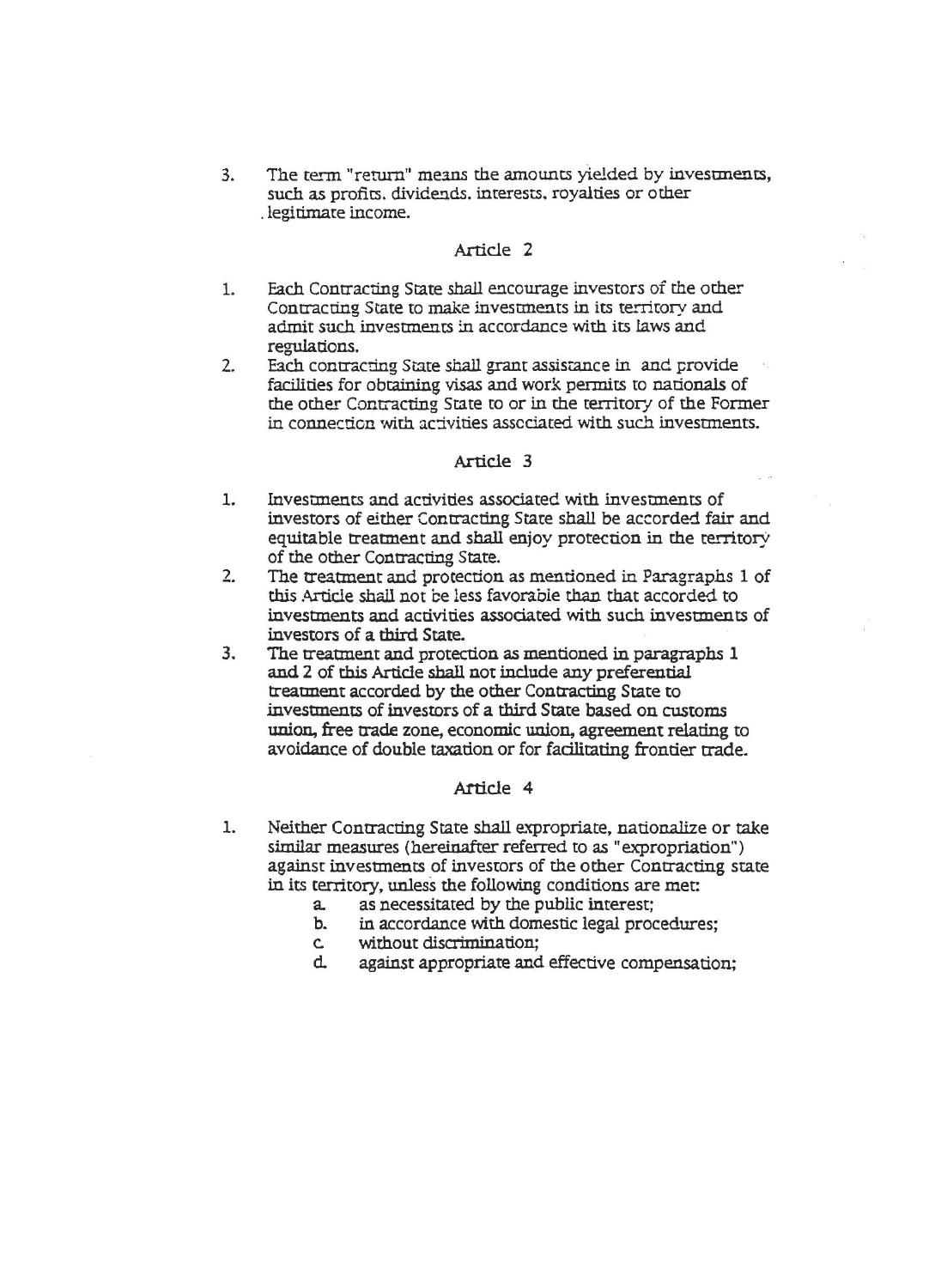- 2. The compensation mentioned in paragraph  $1$  (d) of this .Article shall be equivalent to the value of the expropriated investments at the time when expropriation is proclaimed, be convertible and freely transferabie. The compensation shall be paid without unreasonable delay.
- 3. Investors of one Contracting State who suffer losses in respect of their investments in the territory of the other Contracting State owing to war, a state of national emergency. insurrection. riot or other similar events. shall be accorded by the latter Contracting State. if it takes relevant measures. treatment not less favorable than that accorded to investors of a third State.

#### Article 5

- 1. Each Contracting State shall. subject to its laws and regulations, guarantee investors of the other Contracting State the transfer of their investments and rerurns held in ,the territory of the one Contracting State, including :<br>(a) profits, dividends, interests
	- profits, dividends, interests and other legitimate income;
	- $(b)$  amounts from total or partial liquidation of investments: (c) payments made pursuant to a loan agreement in
	- connection with investment;
	- (d) royalties resulting from Article 1;<br>(e) payments of technical assistance
	- payments of technical assistance or technical service fee; management fee:
	- $(f)$  payments in connection with projects on contract;
	- (g) earnings of nationals of the other Contracting State who work in connection with an investment in the territory of the one Contracting State.

2. The transfer mentioned above shall be made at the prevailing exchange rate of the Contracting State accepting investment on the date of transfer.

#### Article 6

If a Contracting State or its Agency makes payment to an investor under a guarantee it has granted to an investments of such mvestor in the territory of the other Contracting State, such other Contrating State shall recognize the transfer of any right or claim of such investor to the former Contracting State of its Agency and recognize the subrogation of the former Contracting State of its Agency to such right or claim. Tne subrogated right or claim shall not be greater than the original right or claim of the said investor.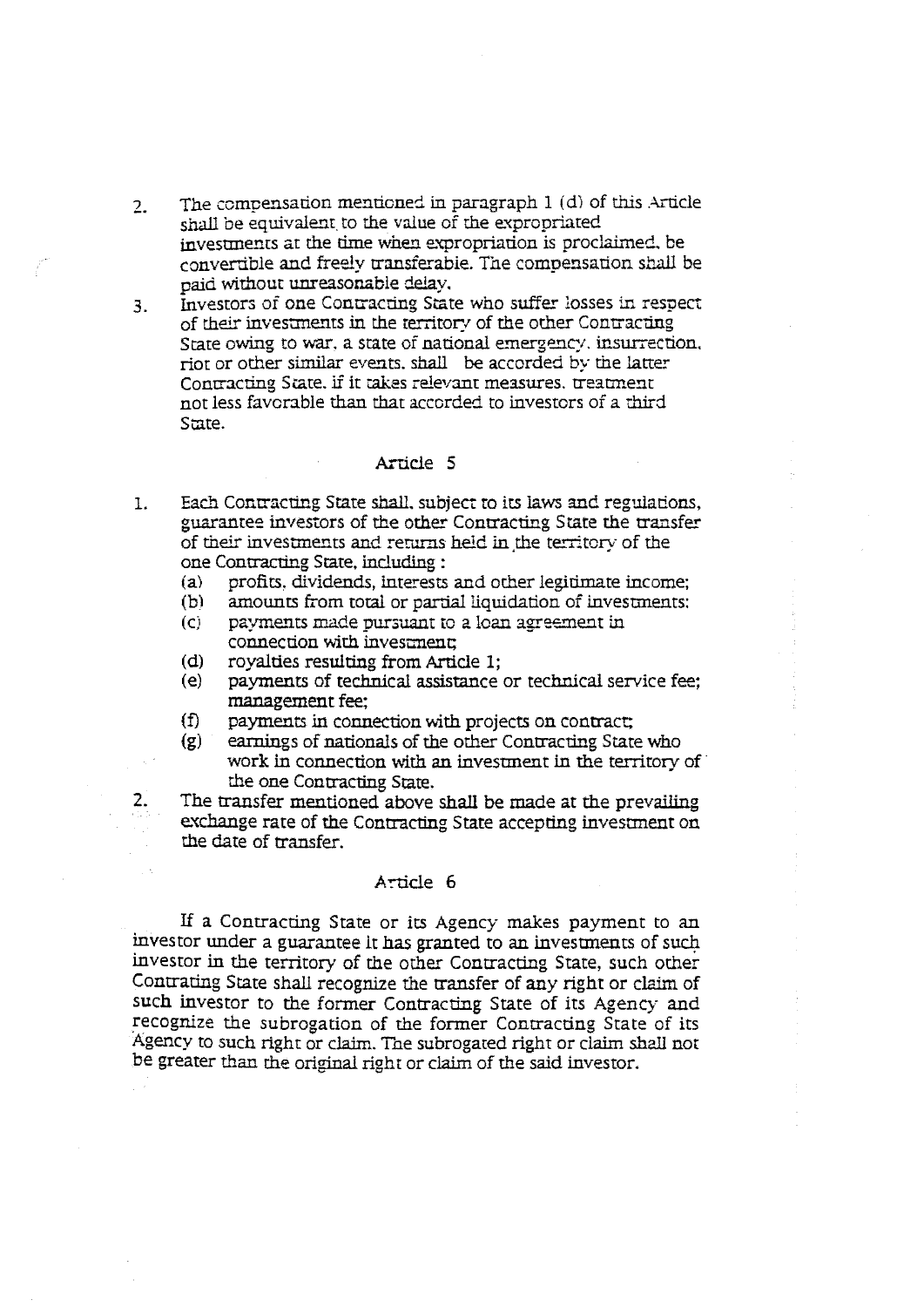## Article 7

- 1. Any dispute between the Contracting States concerning the interpretation or application of this Agreement shall, as far as possible, be settled by consuitation through dipiomatic channel.
- 2. If a dispute cannot thus be settled within six months, it shall. upon the request of either Contracting State, be submitted to an ad hec arbitral tribunal
- 3. Such tribunal shall be comprised of three arbitrators. Within two months from the date on which either Contracting State receives a written notice requesting arbitration from the other Contracting State, each Contracting State shall appoint one arbitrator. Those two arbitrators shall, within further two. months, together select a third arbitrator who is a national of a third State which has dipiomatic relations with both Contracting States. The third arbitrator shall be appointed by the two Contracting States as Chairman of the arbitral tribunal.
- 4. If the arbitral tribunal has not been constituted within four months from the date of the receipt of a written notice for arbitration, either Contracting State may, in the absence of any agreement, invite the President of the International Court of Justice to appoint the arbitrator(s) who has or have not yet been appointed. If the President is a national of either Contracting State or is otherwise prevented from discharging the said function, the next most senior member of the International Court of Justice who is not a national of elther Contracting State shall be invited to make the necessary appointment(s).
- 5. The arbitral tribunal shall determine its own procedure. The tribunal shall reach its award in accordance with the provisions of this Agreement and the principles of international law recognized by both Contracting States.
- 6. The tribunal shall reach its award by a majority of votes. Such award shall be final and binding on both Contracting States. The tribunal shall, upon the request of either Contracting Sate, explain the reasons of its award.
- 7. Each Contracting State shall bear the cost of its appointed arbitrator and of its representation in arbitral proceedings. The relevant costs of the Chairman and the tribunal shall be borne in equal parts by the Contracting States. The tribunal may, however, in its decision, direct that a higher proportion of costs shall be borne by one of the two Contracting States.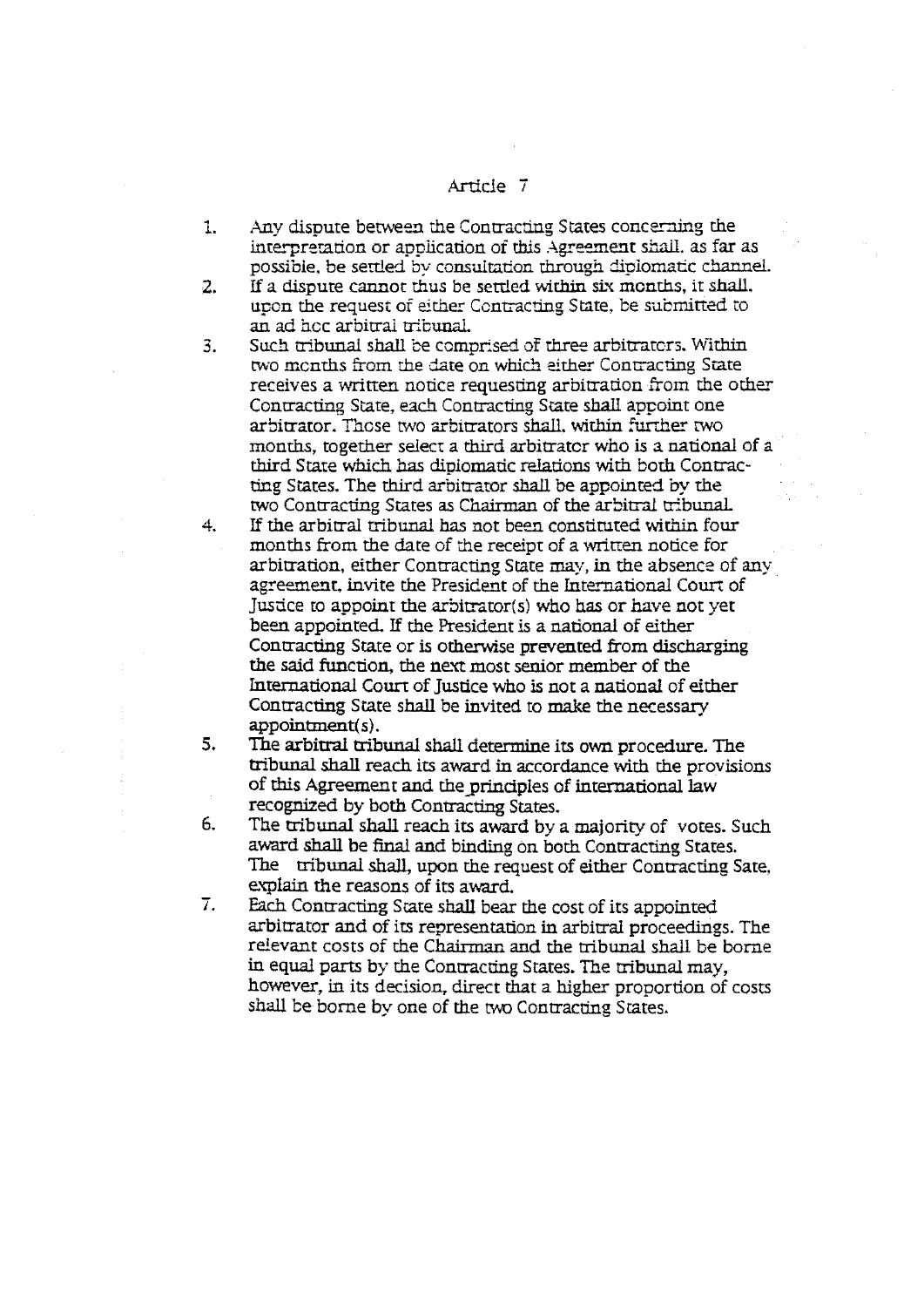#### Article 8

- L Any dispute between an investor of one Contracting State and the other Contracting State in connection with an investment in the territory of the other Contracting State shall, as far as possible, be settled amicably through negotiation between the parties to the dispute.
- 2. If the dispute cannot be settled through negotiation within six months, either party to the dispute shall be entitled to submit the dispute to the competent court of the Contracting State accepting the investment.
- 3. If a dispute involving the amount of compensation for expropriation cannot be settled through negotiation within six months as specified in paragraph 1 of this Article, it may be submitted at the request of either party to an ad hcc arbitral tribunaL The provisions of this paragraph shall net apply if the investor concerned has resorted to the procedure specified in the paragraph 2 of this Article.
- 4. Such an arbitral tribunal shall be constituted for each. individual case in the following way : each party to the dispute shall appoint an arbitrator, and these two shall select a national of a third State which has diplomatic relations with the two Contracting States as Chairman. The first two arbitrators shall be appointed within two months of the written notice for arbitration by either party to the dispute to the other, and the Chairman be selected within four months. If within the period specified above, the tribunal has not been constituted, either party to the dispute may invite the Secretary General of the fnternational Center for Settlement of Investment Disputes to make the necessary appointments.
- s. The tribunal shall determine its own procedure. However, the tribunal may, in the course of determination of procedure, take as guidance the Arbitration Rules of the International Center for Settlement of Investment Disputes.
- 6. The tribunal shall reach its decision by a majority of votes. Such decision shall be final and binding on both parties to the dispute. Both Contracting States shall commit themselves to the enforcement of the decision in accordance with their respective. domestic laws.
- 7. The tribunal shall adjudicate the dispute in accordance with the law of the Contracting State accepting the investment including its rules on the conflict of laws, the provisions of this Agreement as well as the generally recognized principles of international law accepted by both Contracting States.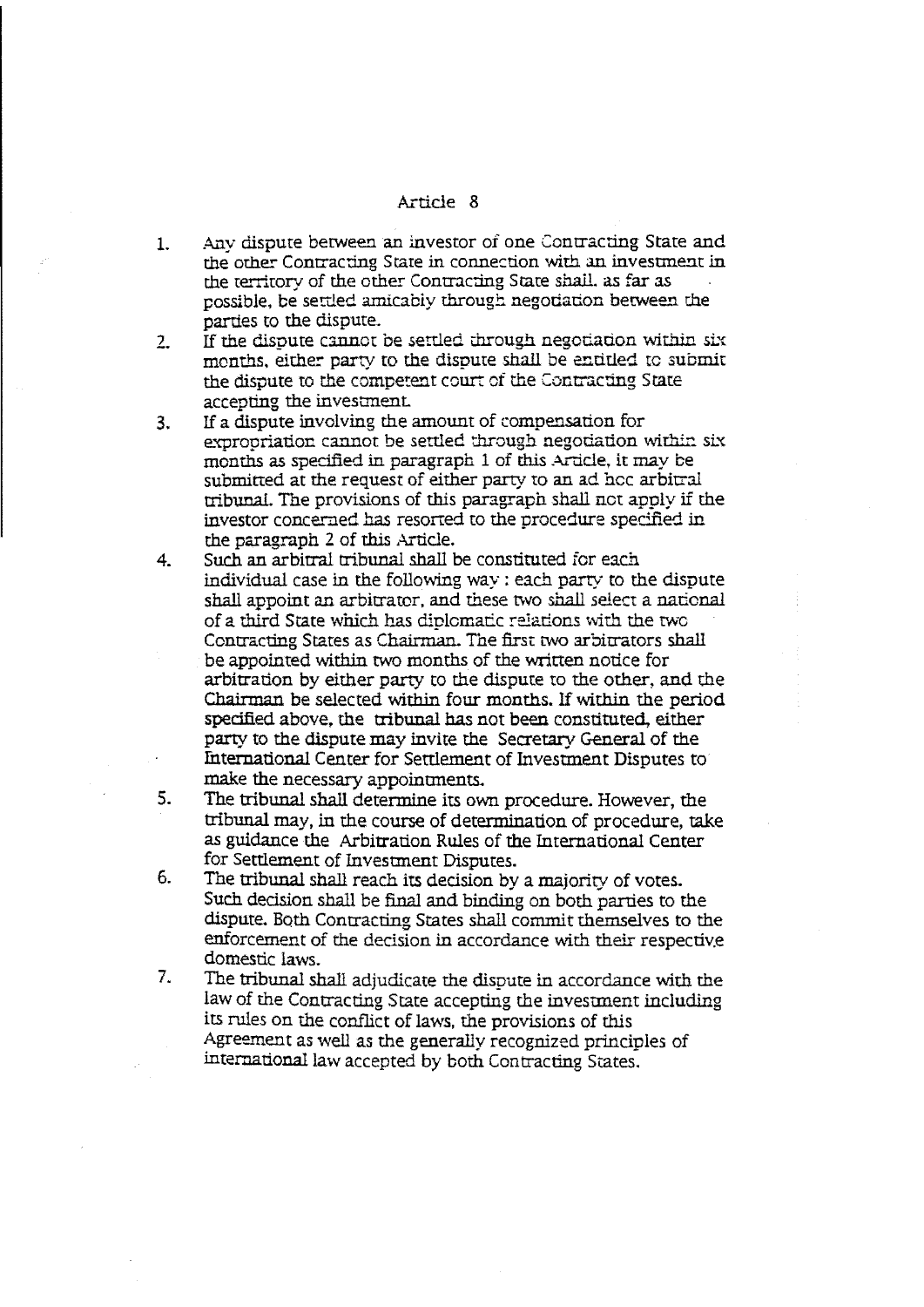8. Each party to the dispute shall bear the cost of its appointed member of the tribunal and of its representation in the proceedings. The cost of the appointed Chairman and the remaining costs shall be borne in equal parts by the parties to the dispute. The tribunal may, however, in its decision, direct that higher proportion of costs shail be bone by one of the two parties.

## Article 9

If the treatment to be accorded by one Contracting State in accordance with its laws and regulations to investments or activities associated with such investments of investors of the other Contracting State is more favorable than the treatment provided for in this Agreement, the more favorable treatment shall be applicable.

#### Article 10

This Agreement shall apply to investments which are made prior to or after its entry into force by investors of either Contracting State. Such invesnnents shall be approved in accordance with the laws and regulations of the Contracting State in the territory of the Latter.

## Article 11

- 1. The representatives of the two Contracting States shall hold meeting from time to time for the purpose of;<br>(a) reviewing the implementation of this Ag
	- (a) reviewing the implementation of this Agreement;<br>(b) exchanging legal information and investment
	- exchanging legal information and investment opportunities;
	- (c) resolving dispute arising out of investments;<br>(d) forwarding proposals on promotion of invest
	- (d) forwarding proposals on promotion of in vestment;<br>(e) studying other issues in connection with investment
	- studying other issues in connection with investments.
- 2. Where either Contracting State requests consultation on any matters under paragraph 1 of this Article, the other Contracting State shall give prompt response and the consultation shall be held alternatively in Beijing and in Vientiane.

#### Article 12

1. This Agreement shall enter into force on the first day of the following month after the date on which both Contracting .States have notified each other in writing that their respective